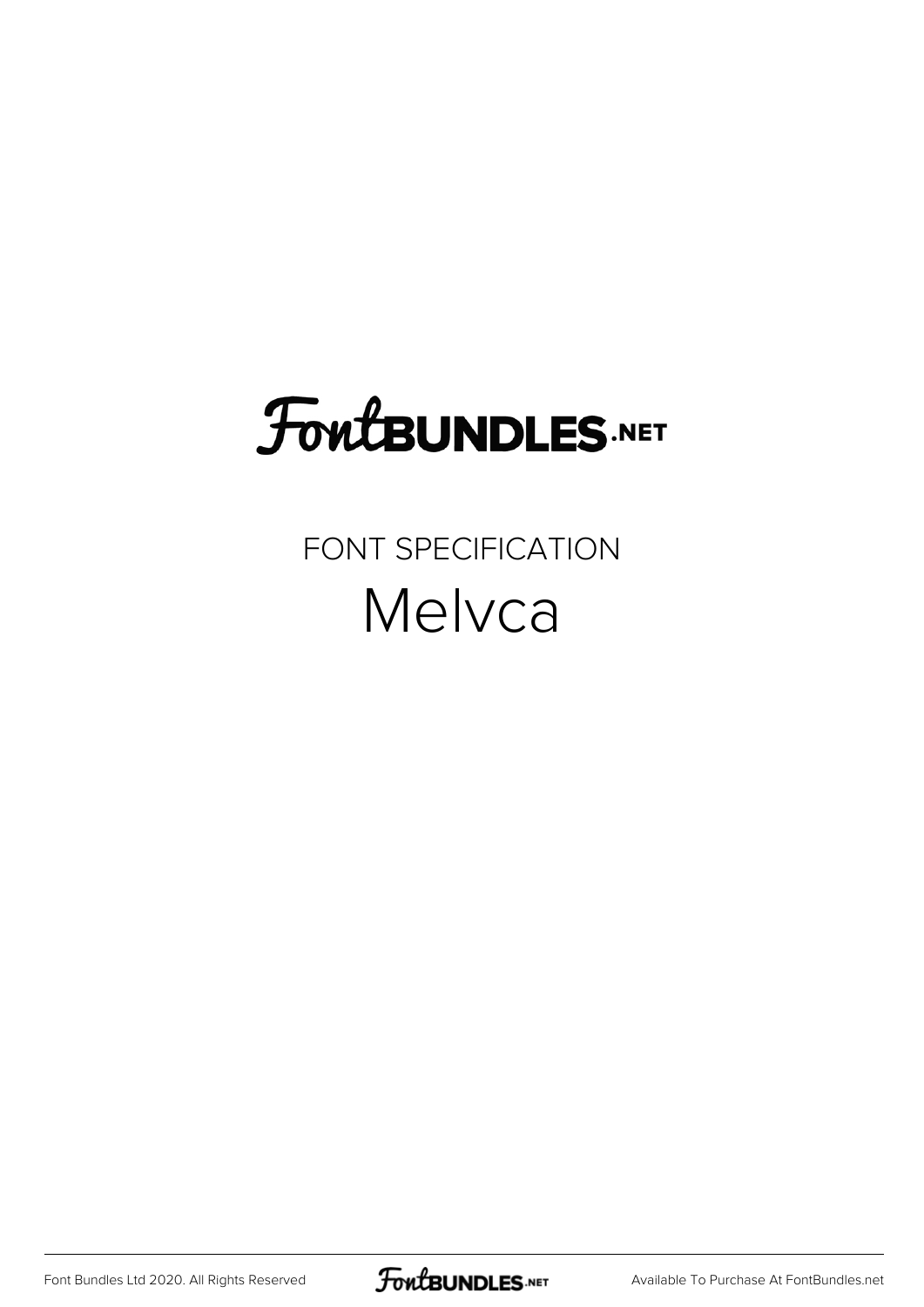#### Melvca - Regular

**Uppercase Characters** 

# BCDEFGHJKLMNOP STUVW XYZ

Lowercase Characters

### **ABCDEFGHIJKLMNOPQRSTUVWXY**  $\overline{\chi}$

**Numbers** 

## 0123456789

**Punctuation and Symbols** 



All Other Glyphs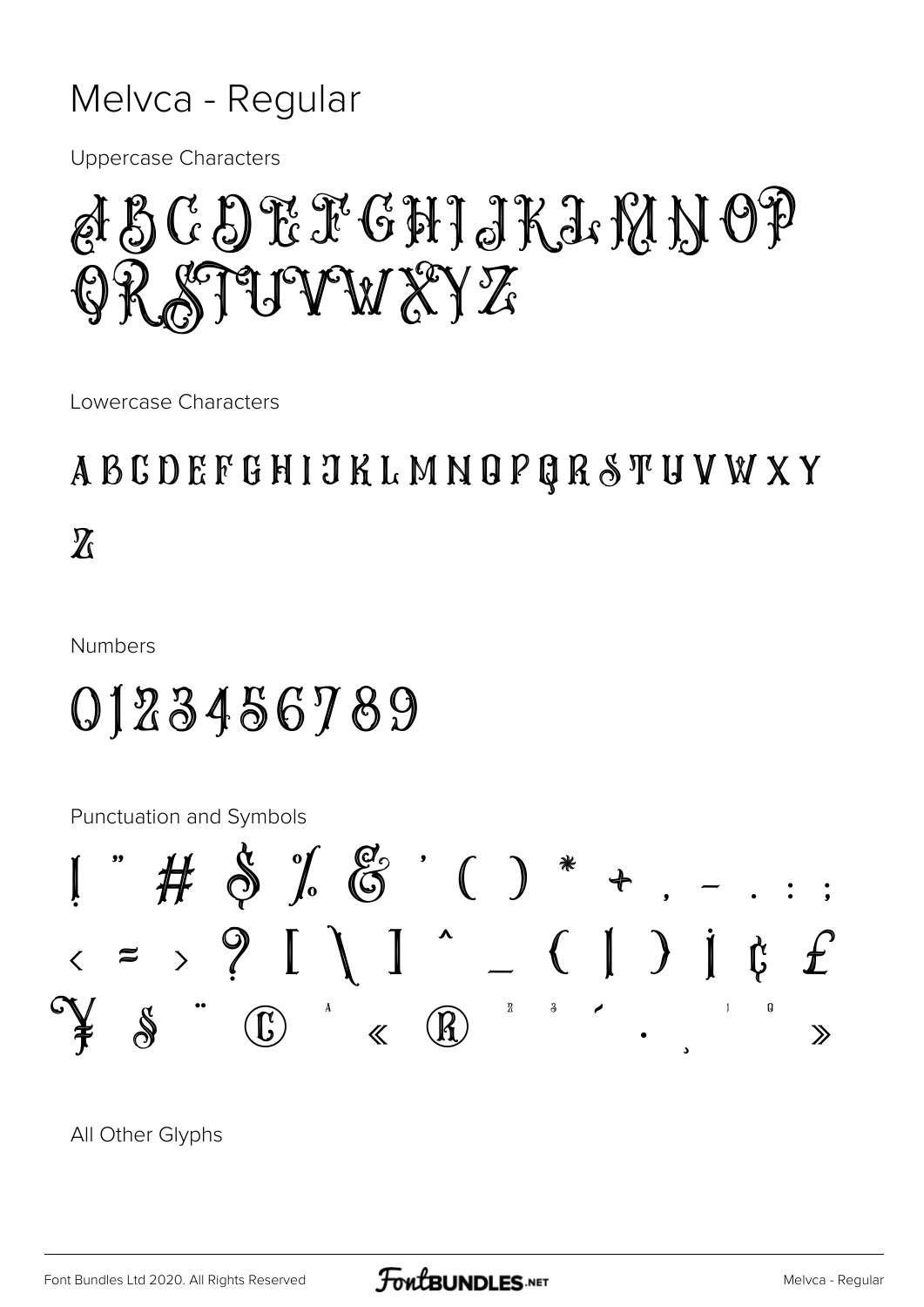|                         | d d d d d d d d d c                                                                                                                                                                                                                                                                                                                                                                                                                    |  |                                                                                                                                                |  |                                                          |                          |
|-------------------------|----------------------------------------------------------------------------------------------------------------------------------------------------------------------------------------------------------------------------------------------------------------------------------------------------------------------------------------------------------------------------------------------------------------------------------------|--|------------------------------------------------------------------------------------------------------------------------------------------------|--|----------------------------------------------------------|--------------------------|
|                         | F F F F F F F                                                                                                                                                                                                                                                                                                                                                                                                                          |  |                                                                                                                                                |  | $\begin{array}{ccc} \mathbb{S} & \mathbb{N} \end{array}$ |                          |
| $\dot{\mathbf{\Theta}}$ | $\mathbf{\hat{O}}$                                                                                                                                                                                                                                                                                                                                                                                                                     |  | $\hat{\Theta} \quad \tilde{\Theta} \quad \tilde{\Theta} \quad \times \quad \tilde{\Theta} \quad \tilde{\mathcal{U}} \quad \tilde{\mathcal{U}}$ |  |                                                          |                          |
|                         | Û Û Ý <i>B</i> à á â ã                                                                                                                                                                                                                                                                                                                                                                                                                 |  |                                                                                                                                                |  |                                                          | Ä                        |
|                         | $\ddot{A}$ $\ddot{B}$ $\ddot{B}$ $\ddot{B}$ $\ddot{C}$ $\ddot{C}$ $\ddot{D}$ $\ddot{C}$                                                                                                                                                                                                                                                                                                                                                |  |                                                                                                                                                |  |                                                          |                          |
|                         | $\hat{\mathbf{l}}\qquad \qquad \mathbf{i}\qquad \mathbf{D}\qquad \qquad \hat{\mathbf{N}}\qquad \qquad \hat{\mathbf{G}}\qquad \qquad \hat{\mathbf{G}}\qquad \qquad \tilde{\mathbf{G}}\qquad \qquad \tilde{\mathbf{l}}\qquad \qquad \mathbf{0}$                                                                                                                                                                                          |  |                                                                                                                                                |  |                                                          | $\ddot{\bm{\mathsf{Q}}}$ |
|                         | $\begin{array}{ccccccccccccccccc} \mathbf{M} & \mathbf{N} & \mathbf{N} & \mathbf{N} & \mathbf{N} & \mathbf{N} & \mathbf{N} & \mathbf{N} & \mathbf{N} & \mathbf{N} & \mathbf{N} & \mathbf{N} & \mathbf{N} & \mathbf{N} & \mathbf{N} & \mathbf{N} & \mathbf{N} & \mathbf{N} & \mathbf{N} & \mathbf{N} & \mathbf{N} & \mathbf{N} & \mathbf{N} & \mathbf{N} & \mathbf{N} & \mathbf{N} & \mathbf{N} & \mathbf{N} & \mathbf{N} & \mathbf{N}$ |  |                                                                                                                                                |  |                                                          |                          |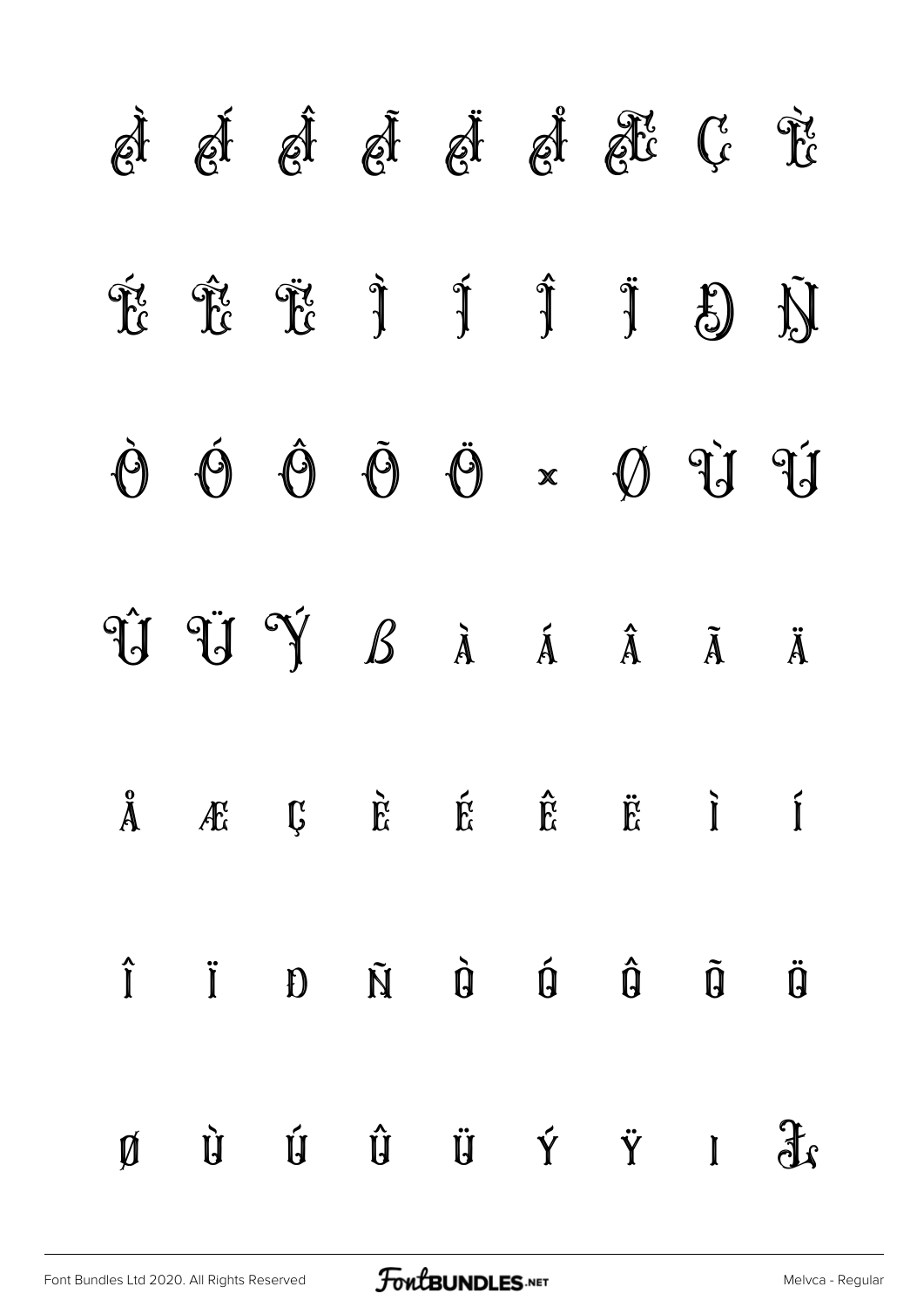